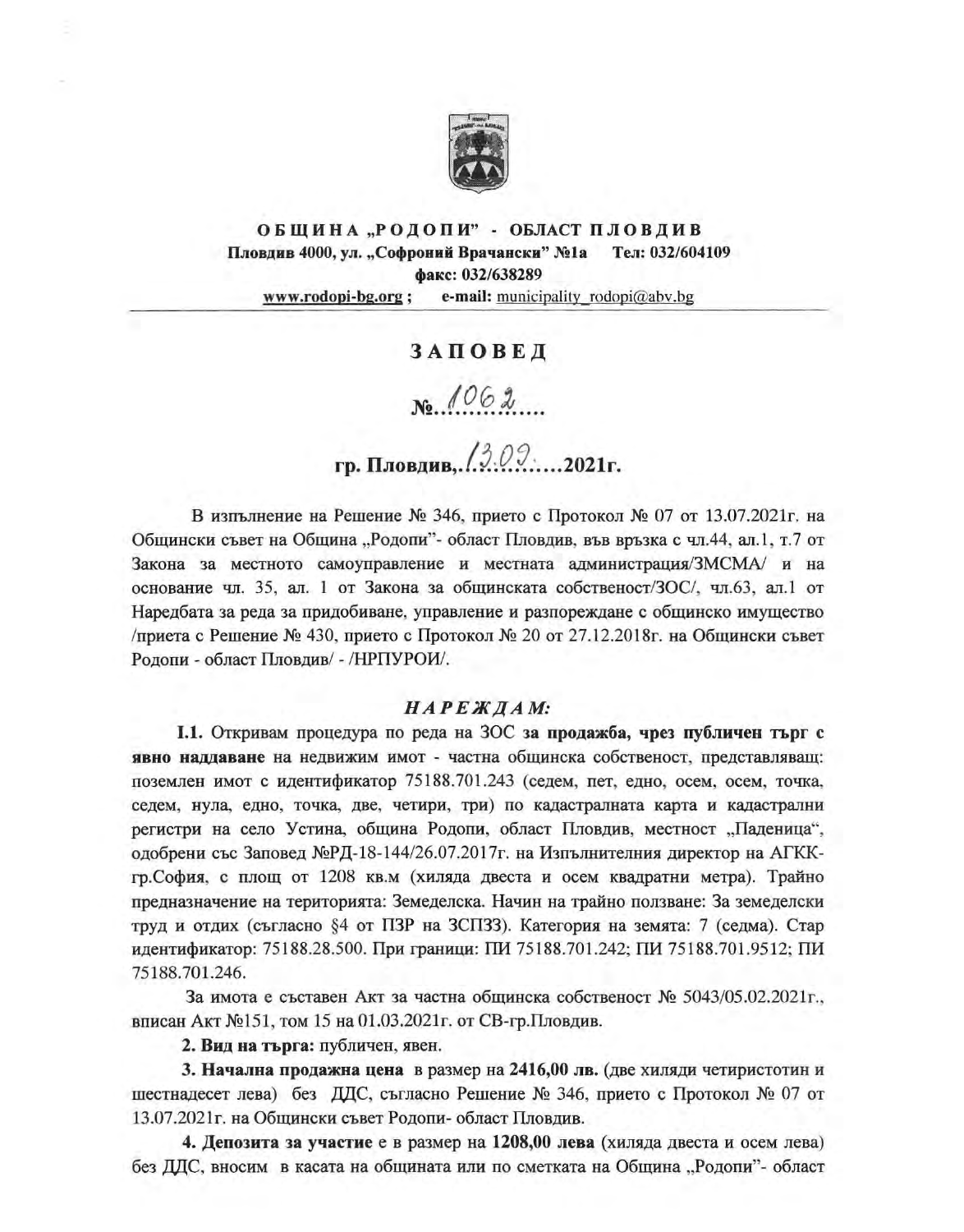Пловдив в "Общинска банка" АД - гр. Пловдив ВІС: SOMBBGSF, IBAN: ВG 53 SOMB 9130 3329 4275 00 до 11:00 часа на 29.09.2021г.

5. Критерии за класиране на участниците – най-високата предложена цена в лева за обекта, предмет на търга.

6. Стыпка на наддаване: 10% от началната тръжна цена.

7. Дата, място и час на провеждане на търга: 30.09.2021 г. от 11:00 часа – в сградата на общинска администрация - "Родопи", град Пловдив, ул. Софроний Врачански" №1А.

8. Цена на тръжните документи – 72,00 лева / седемдесет и два лева/, вносими в брой в касата на Община "Родопи"- област Пловдив, които не се възстановяват.

9. Тръжната документация се закупува всеки работен ден от 09:00 часа до 16:30 часа до 23.09.2021 г. включително, в общинска администрация - "Родопи", град Пловдив, ул. "Софроний Врачански" №1А., ет.1, Деловодство срещу представен документ за платена цена.

10. Подаване на документацията за участие в търга – всеки работен ден до 16:30 часа на 29.09.2021 г. в общинска администрация - "Родопи", град Пловдив, ул. "Софроний Врачански" №1А., ет.1, Деловодство и съдържа следното:

10.1. Заявление за участие;

10.2. За юридически лица или еднолични търговци - справка извлечение за актуално състояние от официалния сайт на търговския регистър /www.brra.bg/.

10.3. Декларация за запознаване с тръжната документация;

10.4. Декларация за извършен оглед на обекта, предмет на търга;

10.5. Изрично пълномощно за участие в търга (нотариално заверено), когато участникът се представлява от пълномощник;

10.6. Документ за платен депозит / заверено копие с "Вярно с оригинала", подпис и печат/;

10.7. Документ за закупени тръжни книжа, оригинал или заверено копие с гриф "Вярно с оригинала", подпис и печат;

10.8. Тръжната документация се подава в затворен непрозрачен плик, с ненарушена цялост, на гърба, на който на мястото за залепване е положен подписа на вносителя.

11. Условие за оглед на имота: до 29.09.2021г. включително, като при невъзможност участникът да идентифицира имота на място, може да извърши огледа чрез Кметство село Устина, област Пловдив.

При неизпълнение на горепосочените условия, кандидатите няма да бъдат допуснати до участие в търга.

12. В случай, че не се яви кандидат на търга или не бъде обявен кандидат за спечелил търга, да се проведе втори такъв на 14.10.2021 г. от 11:00 часа, със същите условия, установени в настоящата заповед, като всички гореописани срокове се удължават, както следва:

12.1. Краен срок за закупуване на тръжна документация: всеки работен ден до 07.10.2021г. включително от 09:00 часа до 16:30 часа от Деловодството на общинската администрация;